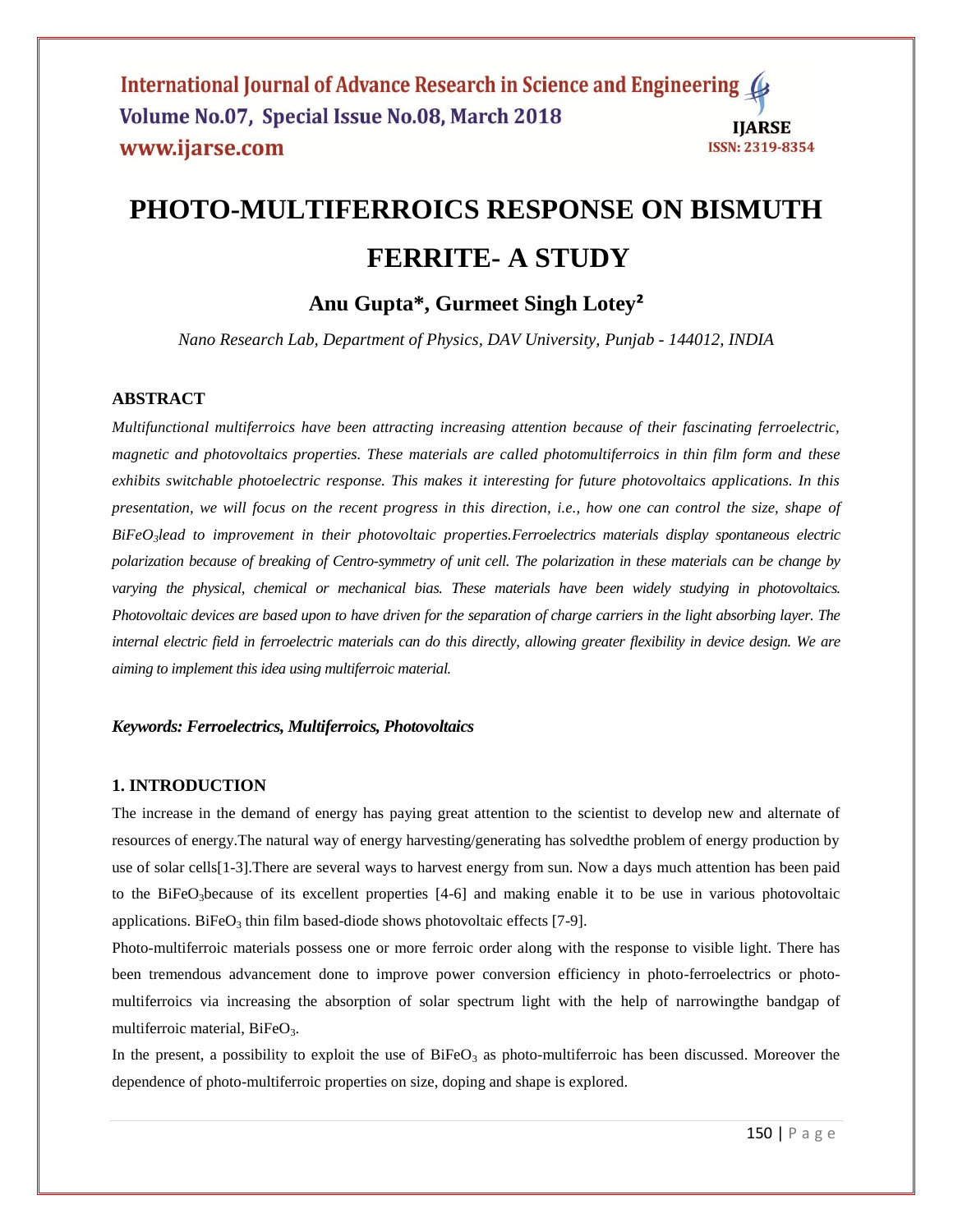#### International Journal of Advance Research in Science and Engineering Volume No.07, Special Issue No.08, March 2018 **IIARSE** www.ijarse.com ISSN: 2319-8354

### **2. RESULTS AND DISCUSSIONS**

It has been found from the structural analysis of the sample that the synthesized nanoparticles exhibits the rhombohedral structure and space group *R*3*c*with JCPDS card No. 86-1518. It has been also found that the synthesized BiFeO<sub>3</sub> nanoparticles displaying size-dependent photo-multiferroic property as shown in Figure 1 (c). The Neel temperature, the particle size found to get lowered along with reduction in polarisation with the displacement of cation in the crystallographic [10]. The decrease in the particle size shows a direct relationship between lower polarisation and Neel temperature. Also, the decrease in the particle size leads to decrease in Neel temperature as well as magnetic transition. The nanoparticles with various shape has been synthesize as shown in Figure 1(a,b). The factor temperature and concentration of KOH play an important role in determining the morphology. Nanoparticles with spherical shape has been obtained with 200°C for 8M KOH while at 200°C for 12M KOH microcube formed [11].



**FIGURE 1: SEM micrograph of BiFeO<sup>3</sup> powders annealed at 200<sup>o</sup>C (adopted with permission from ref. [1]).** 

#### **3. ACKNOWLEDGEMENTS**

Dr GS Lotey gratefully acknowledges the Department of Science and Technology (DST), Government of India, for providing funding, to carry out this research work under Indo-Ukraine International project via their sanction letter no. INT/UKR/P-17/2015 dated 14 August 2015. The work is partly supported by the Ministry of Education and Science of Ukraine through Indo-Ukraine International project "Spectroscopy study of multifunctional multiferroics materials" (Protocol MES of Ukraine from 09.09.2015).

#### **REFRENCES**

[1] K. Park, M Lee, Y Liu, S Moon, G-T Hwang, G Zhu, JE Kim, SO Kim,DK Kim, ZL Wang, KJ Lee, Flexible nanocomposite generator made ofBaTiO3 nanoparticles and graphitic carbons, Adv. Mater,24, 2012,2999-3004.